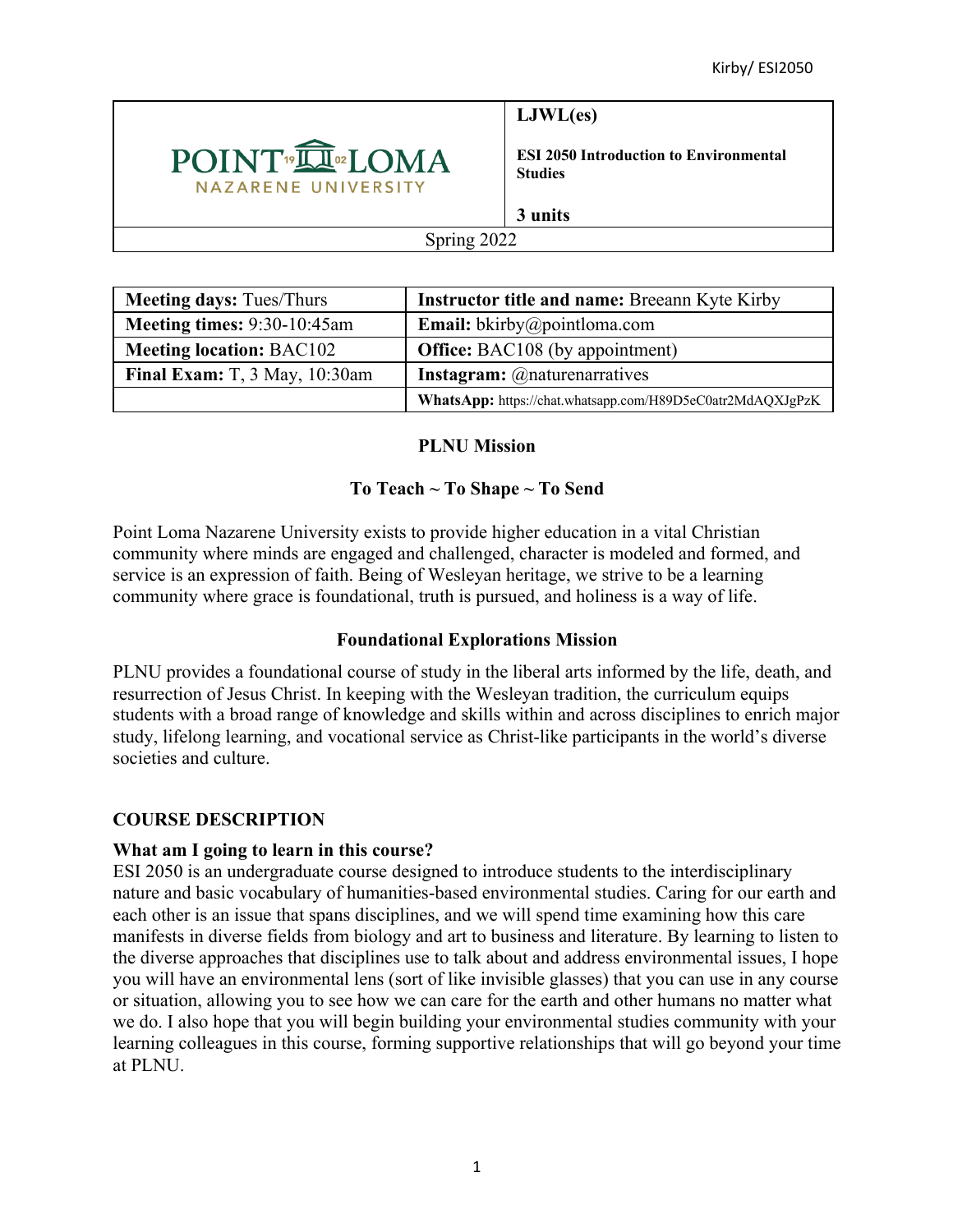#### The PLNU catalog says that ESI 2050 is

*A general introduction and overview of the discipline of environmental studies (including history and practice) that serves majors, potential majors, and other interested students. Attention will be given to methodology.*

#### **The Environmental Studies Program Learning Outcomes (PLO) are as follows:**

1. Integrate scientific and humanistic environmental studies with ongoing reflection and community engagement;

2. Employ strong research and analytical skills with diverse sources of information, demonstrating critical thinking and quantitative reasoning appropriately;

3. Identify and articulate sociocultural dynamics as they relate to the natural world;

4. Present analyses to formal audiences, demonstrating appropriate strategies for audience engagement and oral communication of written work**.**

## **The Course Learning Outcomes (CLO) for this class are as follows:**

1. Memorize (knowledge) and employ (application) fundamental concepts in the field of environmental studies. **(PLO 1, 2, 3)**;

2. Consider (evaluation & analysis) the human relationship with the natural world through diverse disciplines. **(PLO 2, 3)**;

3. Exhibit (application) increasing competency in gathering knowledge from diverse places. **(PLO 3)**;

4. Communicate (application, comprehension) ideas with increasing competency addressing appropriate audience, purpose, and medium. **(PLO 2, 3, 4)**.

#### **Why do I have to take this course?**

The short answer is that if you are an Environmental Studies major, you need this course to graduate. The better answer is that this course will provide you with a specific lens (a way of seeing) the world that will help you approach conversations in multiple disciplines with agency<sup>1</sup> in the field of environmental studies.

 $1$  The ability to act with power and authority.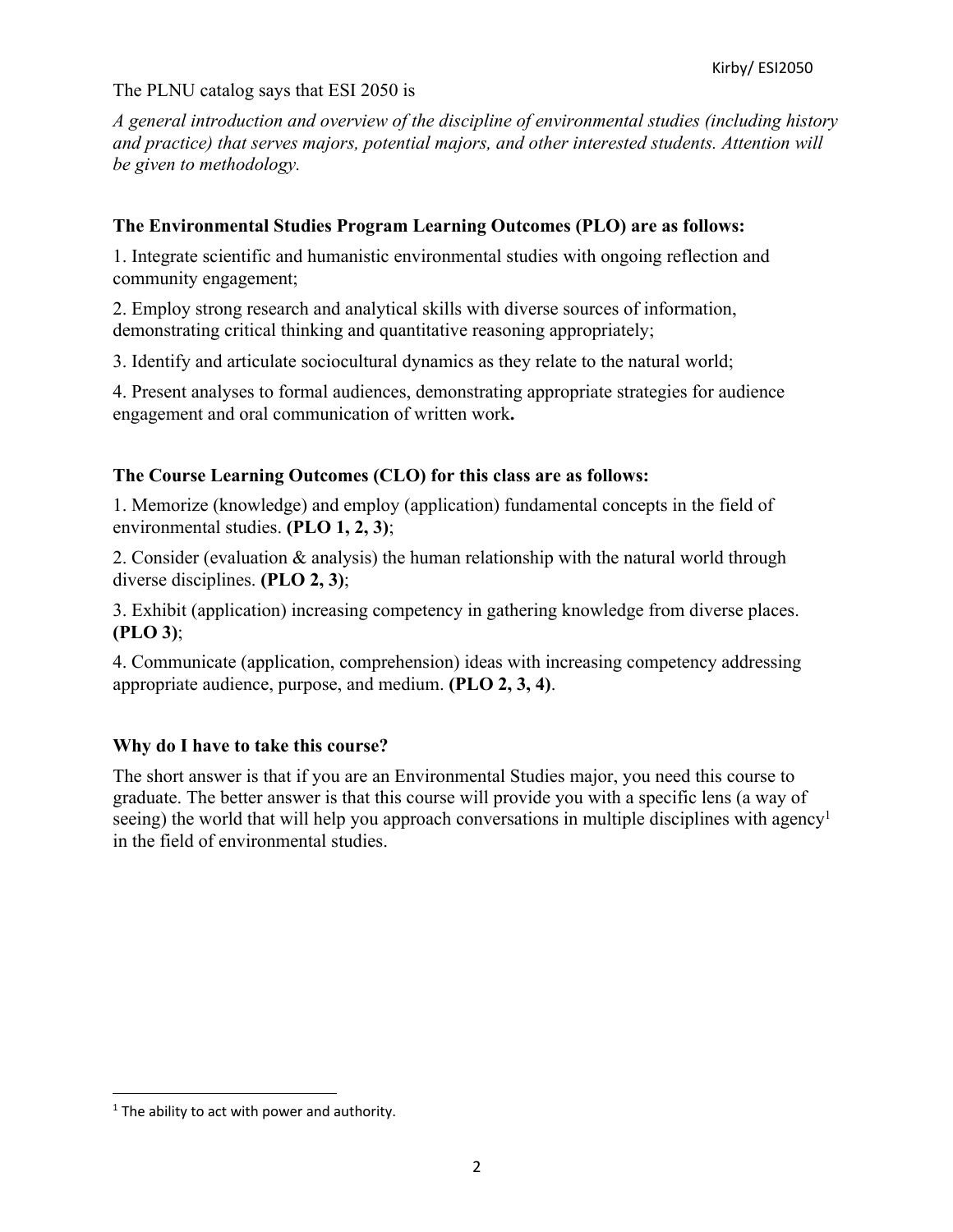## **REQUIRED TEXTS AND RECOMMENDED STUDY RESOURCES**

#### **What do I have to buy for this course? What do I have to buy for this course?**

1. Kai N. Lee, William Freudenburg, Richard Howarth: *Humans in the Landscape: An Introduction to Environmental Studies*. Norton, 2013. ISBN 9780393930726 (There are used options for this book on Amazon for less than \$40)

2. Some printouts from other material from Canvas as well as a few written assignments **(plan for about \$50 in printing—I am not kidding).**

3. Various office supplies (highlighters, pens, stapler, Scotch tape, paper for notes)

*\*\*In the interest of lightening the financial burden of college education, I have placed our additional readings on Canvas rather than constructing a course reader. You must read this material before class AND either bring in printouts of the pages or a NON CELL PHONE device to read them on. If you do not, I will sweetly ask you to leave class to retrieve the materials (including books on the days we read the above books). Point Loma Nazarene University, as a non-profit educational institution, is entitled by law to use materials protected by the US Copyright Act for classroom education. However, any use of those materials outside the course may violate the law.\*\**

# **COURSE CREDIT HOUR INFORMATION**

While, I have listed the assignments as percentages of your grade, I also have determined how long it should take for you to complete each one. To meet accreditation, you are expected to spend 112.5 - 120 hours on this course  $\left(\sim 37.5$  hours per unit). Below is the breakdown of hours to reach that goal:

| <b>Hours</b>       | <b>Activity</b>                         |                |
|--------------------|-----------------------------------------|----------------|
| 20                 | Reading                                 |                |
| 42                 | Class Participation (including meeting, |                |
|                    | various activities, and listening to    |                |
|                    | lectures)                               |                |
| 50.5               | Assignments                             |                |
|                    | Contract                                |                |
|                    | Quizzes                                 | 5              |
|                    | <b>INSTAdiscussions</b>                 | 5              |
|                    | <b>Class Discussion</b>                 | 5              |
|                    | DataProject                             | 10             |
|                    | <b>EIS/EIR Comment</b>                  |                |
|                    | Proposal                                | $\overline{2}$ |
|                    | Bibliography                            | 5              |
|                    | Comment                                 | 10             |
|                    | Revision                                | 4              |
|                    | <b>Reflection Essay</b>                 | 1              |
| <b>TOTAL HOURS</b> | <b>Final Presentation</b>               | 2.5            |
| 112.5              |                                         |                |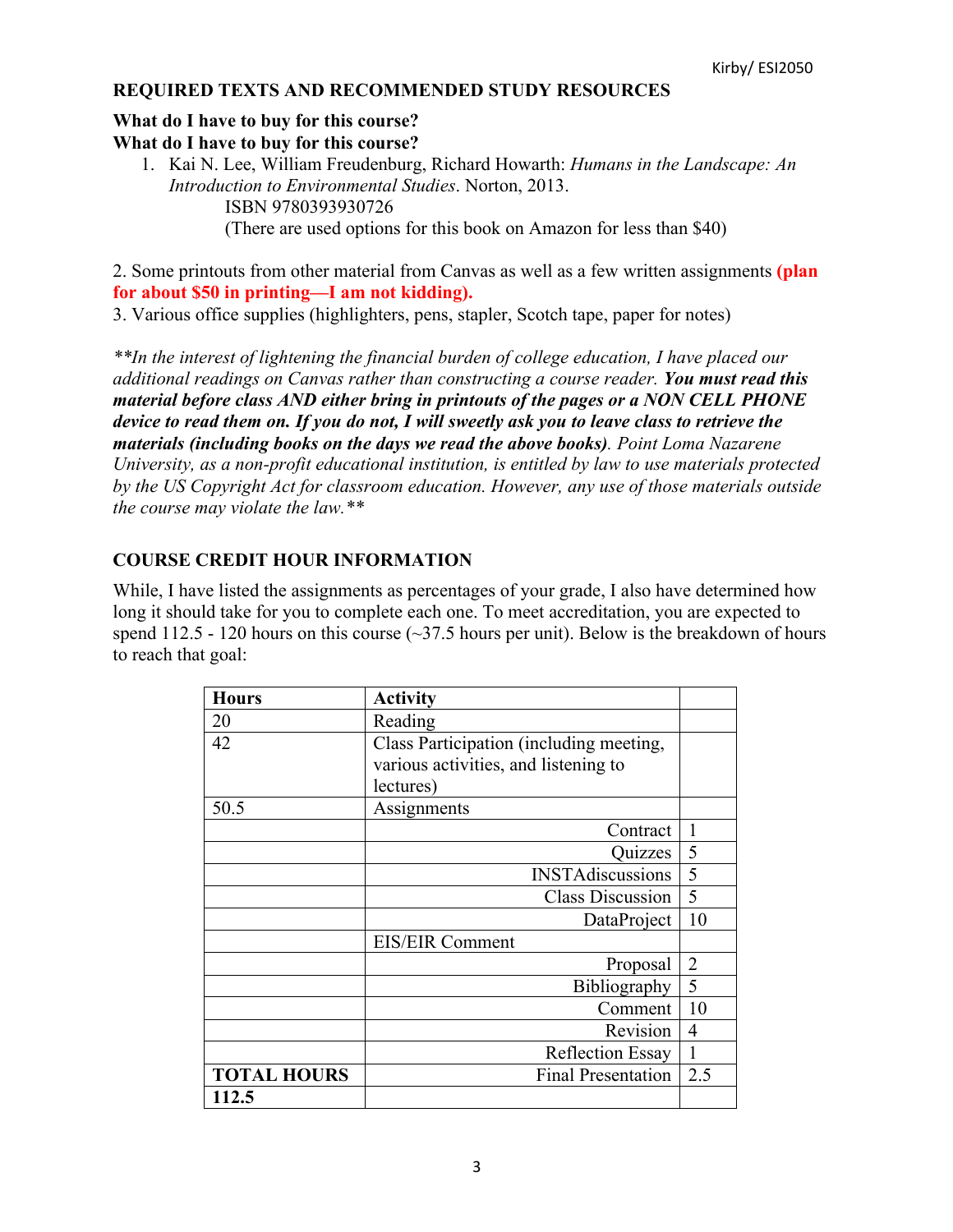Of course, some of you will take shorter or longer to do a particular activity. The goal here isn't to be perfectly accurate, just fair in assessment of how long an activity should take you. If my estimates are off, please let me know so I can revise this time-table for the future.

## **ASSESSMENT AND GRADING**

#### **How do I pass this course?**

- 1. Participate in this course
- 2. Do all the assignments
- 3.Turn them in on time

#### **What specifically does that look like?**

As I said earlier, this course has three sub-goals: 1) to give you an introduction into the current conversations in the field of environmental studies, 2) to give you an environmental lens with which to approach issues across disciplines, and 3) to create a strong cohort of fellow scholars and colleagues who will support you throughout your time in ESI at PLNU and hopefully beyond.

That's a lot to pack into a semester course that meets for about an hour a few days a week. But we're going to give it the clichéd good college try. I have accounted for the hours you must spend to meet the required 112.5 – 125 hours for this course, and these include reading from our primary text as well as shorter pieces from the Canvas Course Reader, taking reading quizzes, engaging in discussion questions, doing various participation activities, and submitting assignments. These are all geared to accomplish one of the three goals for this course.

#### **What are the specific assignments?2**

- **Contract (7%):** You will write a contract for the grade you wish to earn in this course and evaluate yourself with regards to the contract at the middle of the semester and the end.
- **Quizzes (10%):** There will be 12 quizzes that will cover our readings. You need to do 10 of the 12 with a minimum grade. These quizzes will happen about once a week on Canvas. There will be no make-up quizzes given.
- **INSTAdiscussions (10%):** As we read and discuss our texts, I will post discussion questions on Instagram. First, you will create an academic Instagram account (not your personal account—you don't want to mess up your feed curation). Then you will follow me: @naturenarratives to see the prompt. You must post your answer to the prompt which will be both a photo (can be taken from our reading) and an explanation as to why that photo answers the question AS WELL AS the relevant hashtags. You may not duplicate a classmate's photo; nor should you use photos you rip from the web. Rather, try for an original picture you took. Remember, this is social media; have fun with it. You must post on the due date, and you will comment (in addition to liking) at least two other of your classmate's responses. I will post 12 questions; you must respond to 10. Your course's INSTAdiscussion prompt will be color-coded for this course. You will only get credit for responses to your course's discussions prompts. See Canvas for more details.

 $2 *$  denotes a B-grade assignment/ $**$  denotes an A-grade assignment.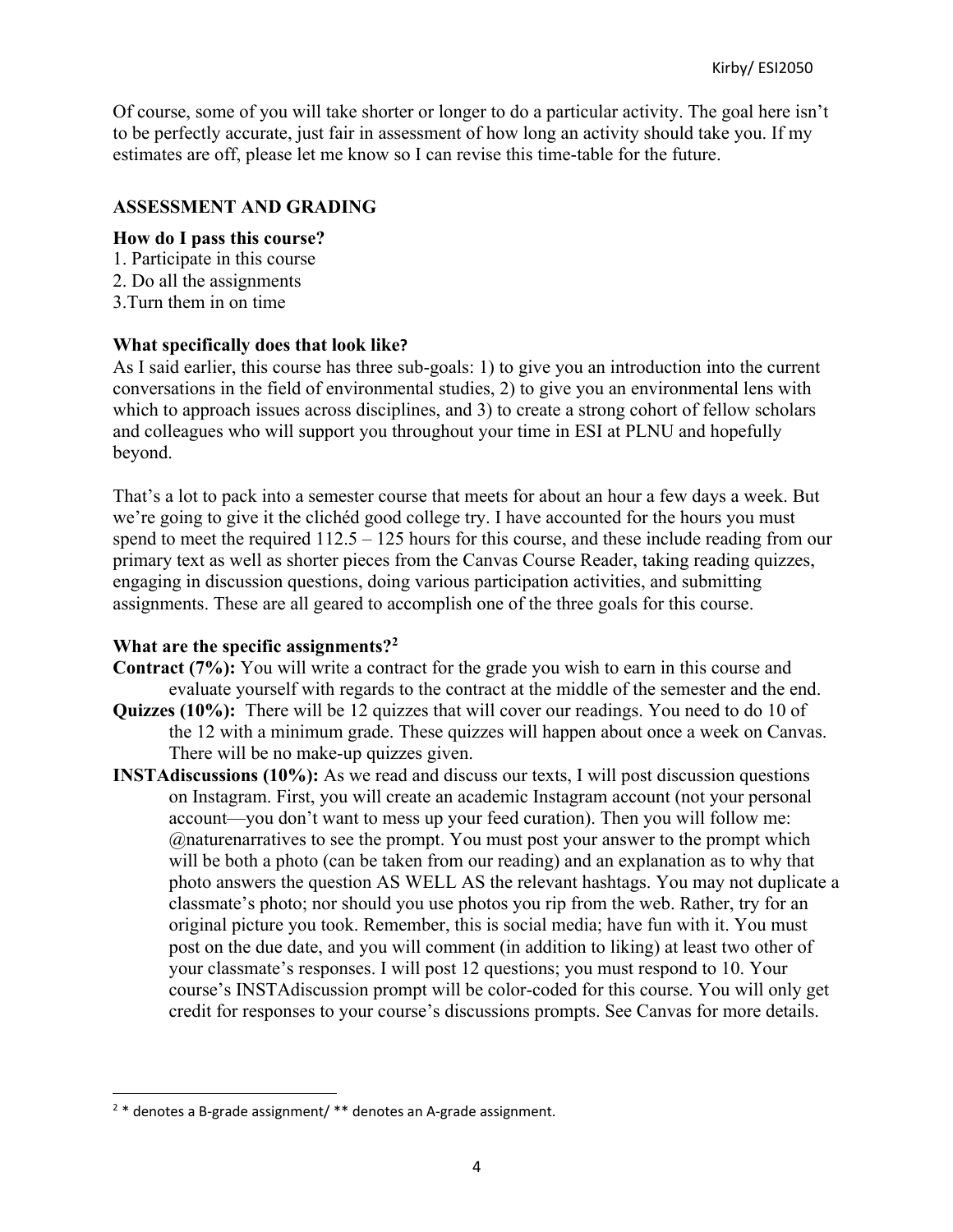- **\*\*Lead Class Roundtable (10%):** Starting Week 3, each week students will present a current environmental issue to the class through the lens of a specific discipline (biology, history, literature, sociology, business, art, poly sci, theology, etc . . .). Via Canvas, you will provide a summary of the issue, links to relevant articles, and your thoughts on addressing the issue through a discipline.
- **DataProject** (10%): For your midterm project, you work on collecting, assessing, and presenting data. You will do two different data-collecting projects and then have an opportunity to revise one of them for your midterm
- **Comment on an EIS/EIR (25%):** Before any project that has an environmental impact can be done, the project must file an Environmental Impact Statement (EIS) or an Environmental Impact Report (EIR). These documents are heavily researched and rely on the expertise of many disciplines. Further, they must be posted so that the public can review and make any relevant comments on the project. For this project, you will choose an EIS/EIR and draft a comment that indicates your researched and informed understanding of the project, issues surrounding the project, and human interests. This is a multi-layer project that will have five elements: **Proposal (5%)**, **Bibliography (7%)**, and actual **Comment (13%)**.
- **Final Exam Presentation of Portfolio (13%):** You will create a portfolio of what you've done this semester and **present (4%)** it to the class, explaining your chosen EIS/EIR and why. This portfolio will have **revisions\*\* (5%)** of your previous projects and a **Reflection Essay\*/\*\* (4%).** Successful completion of this course requires taking the final examination **during its scheduled time***.* The final examination schedule is posted on the Course Schedule site and in this syllabus. No requests for early examinations or alternative days will be approved.
- **Course Participation (15%):** Effective learning happens in a dynamic environment. Therefore, you must interact with the instructor and the other students regularly. It is my goal that we will spend time outside the classroom, engaging in the natural world and with experts in a meaningful way. If you wish to earn your participation grade, you must have a good attitude; you must read all of the readings; you must do the participation assignments on Canvas or in class; and you must speak out. Make it your goal to come up with one good thought for every module and to share it. If we meet face-to-face, you must turn off your cell phones when you enter the classroom; use of cell phones will not be permitted unless you have an academic accommodation OR I give you specific permission. Other electronic reading devices are allowed on the days we have comics in digital format; **however, if you use your device to disengage from course discussion, I will sweetly ask you to leave that day and try again next time.**

*\*For all of these assignments, further instructions will be given on Canvas and/or in class\**

## **How will I know my grade in the course?**

To eliminate grade anxiety, I've set this course up on a contract grading model. This model means that **you can choose which grade you would like** to earn right now at the beginning of the semester and then **allocate your time wisely** to earning that grade. A written contract is due the third week of course that states the grade you intend to earn in the course as well as the work you will do to meet contract; I will then ensure you meet your learning goals. At two other points in the semester, you will evaluate your contract and contribution to the course. You are free to change your mind during the semester about what grade you wish to earn, but we must then meet to negotiate your new contract.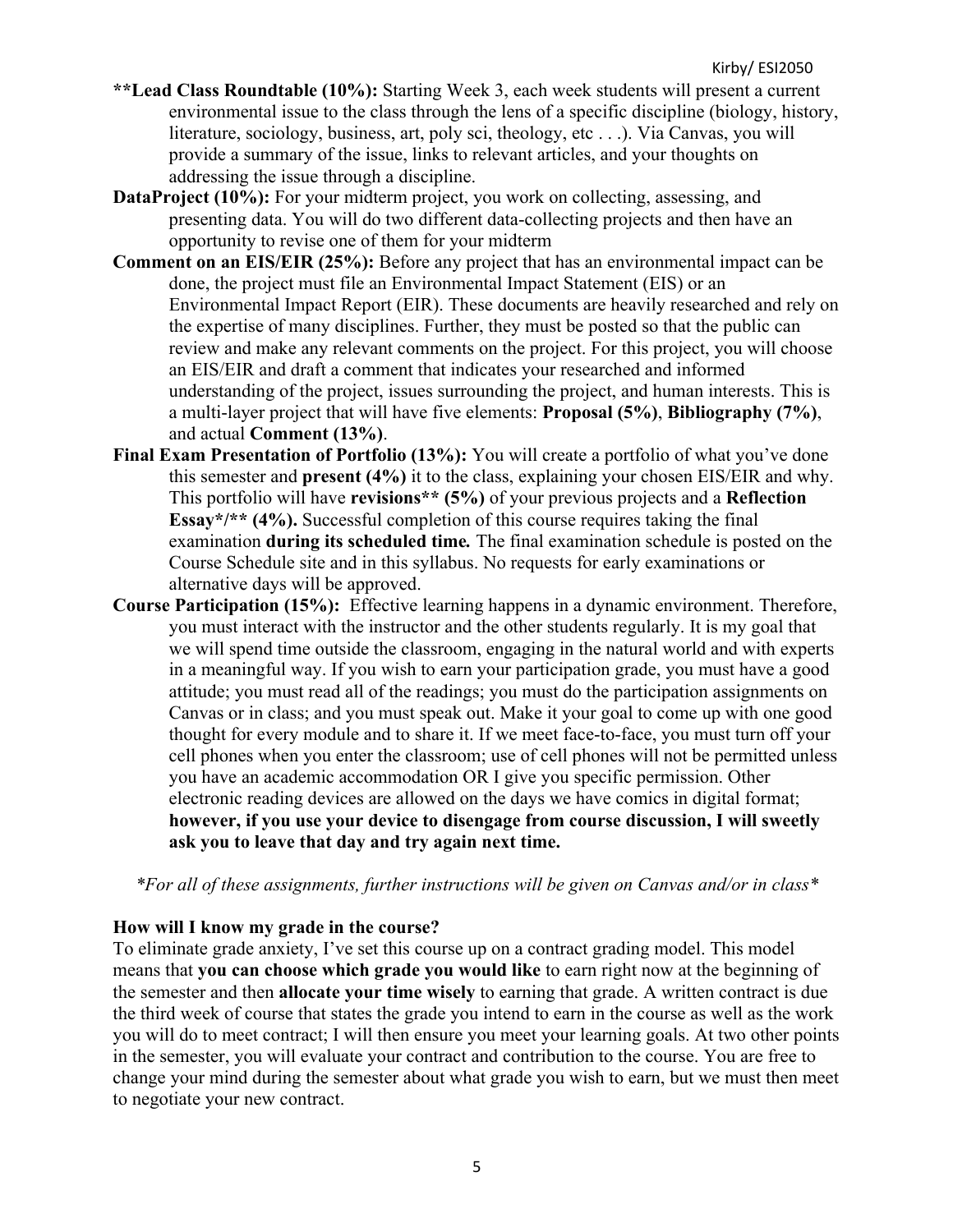I will not accept work that is unfocused and rife with grammatical and logical errors and typos. If you happen to submit an assignment that appears to be the product of lazy engagement with the material, you risk not meeting the conditions of our grade contract; I will allow you the opportunity to **redo two assignments** if they do not meet the standards of your contract, not including quizzes and INSTAdiscussion. If I accept your work, it means you met contract and are earning the grade you chose. I assume that none of you want a grade of D or F; if you are interested in a grade lower than a C, please contact me to discuss your options.

Just like the rest of life, you won't earn partial credit for activities: you either get full credit or not at all (in which case, I will give you an opportunity to try again).

# **So what do I need to get for a contracted grade?**

## **70-79%: C**

To earn a C grade in this course, you will:

- 1. Carefully read each assigned text;
- 2. Create a contract for your grade, evaluating it twice in the semester (7%);
- 3. Contribute to general course discussion and annotate the readings (15%);
- 4. Turn in your assignments on time;
- 5. Pass 10 quizzes with an average score of 60% (7.5%);
- 6. Contribute to 7 discussion questions on Instagram (7.5%);
- 7. Research and create an EIS/EIR comment (25%);
- 8. Participate in the DataProject (10%);
- 9. Create a portfolio and present it at the final (4%).

*\*For a grade of C+, you will produce high-quality work and be an active and positive contributor to our classes, offering a respectful spirit and coming up with insightful ideas and worthwhile feedback both in the classroom and on Instagram.*

I will not accept work that does not meet with the quality expected of a C. If you do not do C quality work, then I will not accept it. The fluctuation in the percentage allows that there can be variable effort and quality put in at the C level. Thus you can earn a C- or a C+.

#### **80-89%: B**

To earn a B grade in this course, you will:

- 1. Carefully read each assigned text and provide reading take-aways;
- 2. Create a contract for your grade, evaluating it twice in the semester (7%);
- 3. Contribute to general course discussion and annotate the readings (15%);
- 4. Turn in your assignments on time;
- 5. Pass 10 quizzes with an average score of 70% (8.5%);
- 6. Contribute to 10 discussion questions on Instagram (10%);
- 7. Research and create an EIS/EIR comment (25%);
- 8. Create a portfolio and present it at the final (4%);
- 9. Write a reflection essay for your portfolio (4%);
- 10. Participate in the DataProject (10%).

*\*For a grade of B+, you will produce high-quality work and be an active and positive contributor to our classes, offering a respectful spirit and coming up with insightful ideas and worthwhile feedback both in the classroom and on Instagram.*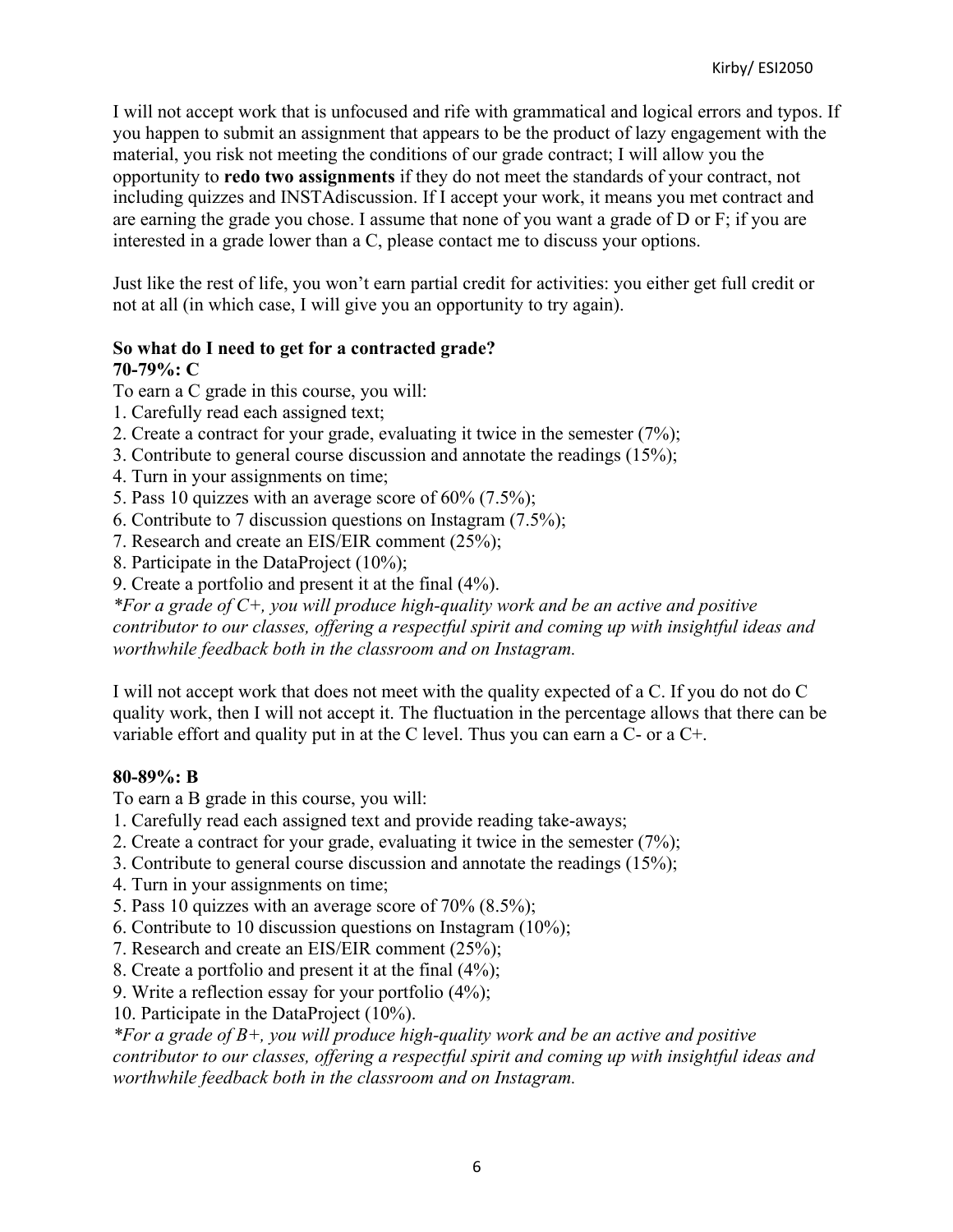I will not accept work that does not meet with the quality expected of a B. If you do not do B quality work, then I will not accept it. The fluctuation in the percentage allows that there can be variable effort and quality put in at the B level. Thus you can earn a B- or a B+.

## **90-100%: A**

To earn an A grade in this course, you will do **ALL** of the assignments listed for a **B grade** as well as

- 1. Revise the contents of your portfolio (4%);
- 2. Lead two class discussions (10%);
- 3. Submit reading take-aways for all our readings;
- 4. Pass the quizzes with at least a score of 85% (10%).

*\*For a grade of A, you will be an active and positive contributor to our classes, offering a respectful spirit and coming up with insightful ideas and worthwhile feedback both in the classroom and on Instagram.*

I will not accept work that does not meet with the quality expected of an A. If you do not do A quality work, then I will not accept it. The fluctuation in the percentage allows that there can be variable effort and quality put in at the A level. Thus you can earn an A- or an A (sorry there are no  $A + s$ , but you are all  $A + in$  my heart).

## I**t's halfway through the course, and I haven't had any emails from you about my grade. How will I know if I am awesome and still on contract? Should I be nervous?**

First, you are awesome! Never doubt that. Your grades do not make you an awesome person; how you engage in life does. But I know we all care about grades, so second, if you are doing the assignments according to one of the contracts listed above and you have not heard from me about them, it means that you are doing a great job and are on track for your contracted grade. **The only time I will initiate contact about your grade is if you are NOT meeting your contract.** However, you are always welcome to ask me about your grade or performance in the course at any time in the semester.

| A 93-100      | $B+87-89$      | $C+77-79$     | $ID+67-69$     | $ F $ Less than 59 |
|---------------|----------------|---------------|----------------|--------------------|
| $A - 90 - 92$ | <b>B</b> 83-86 | $ C 73-76$    | $ D 63-66 $    |                    |
|               | $B - 80 - 82$  | $C - 70 - 72$ | $1D - 60 - 62$ |                    |

#### **Grades will be based on the following:**

## **STATE AUTHORIZATION**

State authorization is a formal determination by a state that Point Loma Nazarene University is approved to conduct activities regulated by that state. In certain states outside California, Point Loma Nazarene University is not authorized to enroll online (distance education) students. If a student moves to another state after admission to the program and/or enrollment in an online course, continuation within the program and/or course will depend on whether Point Loma Nazarene University is authorized to offer distance education courses in that state. It is the student's responsibility to notify the institution of any change in his or her physical location. Refer to the map on **State Authorization** to view which states allow online (distance education) outside of California.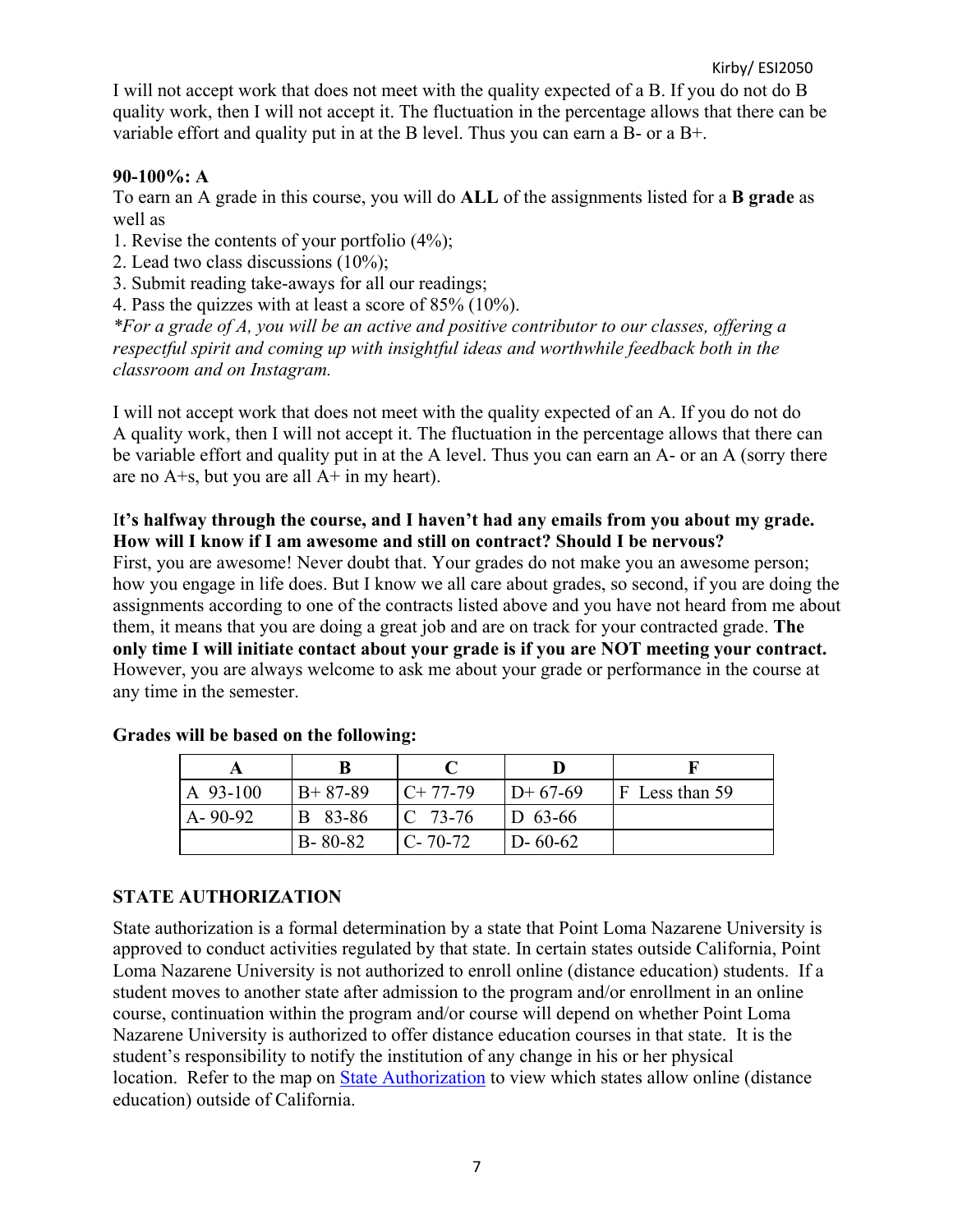## **INCOMPLETES AND LATE ASSIGNMENTS**

All assignments are to be submitted/turned in by the times they are due as indicated on Canvas or the course schedule. All readings should be done by the day listed. Incompletes will only be assigned in extremely unusual circumstances.

## **PLNU COPYRIGHT POLICY**

Point Loma Nazarene University, as a non-profit educational institution, is entitled by law to use materials protected by the US Copyright Act for classroom education. Any use of those materials outside the class may violate the law.

# **PLNU ACADEMIC HONESTY POLICY**

Students should demonstrate academic honesty by doing original work and by giving appropriate credit to the ideas of others. Academic dishonesty is the act of presenting information, ideas, and/or concepts as one's own when in reality they are the results of another person's creativity and effort. A faculty member who believes a situation involving academic dishonesty has been detected may assign a failing grade for that assignment or examination, or, depending on the seriousness of the offense, for the course. Faculty should follow and students may appeal using the procedure in the university Catalog. See Academic Policies for definitions of kinds of academic dishonesty and for further policy information.

# **PLNU ACADEMIC ACCOMMODATIONS POLICY**

PLNU is committed to providing equal opportunity for participation in all its programs, services, and activities. Students with disabilities may request course-related accommodations by contacting the Educational Access Center (EAC), located in the Bond Academic Center (EAC@pointloma.edu or 619-849-2486). Once a student's eligibility for an accommodation has been determined, the EAC will issue an academic accommodation plan ("AP") to all faculty who teach courses in which the student is enrolled each semester.

PLNU highly recommends that students speak with their professors during the first two weeks of each semester/term about the implementation of their AP in that particular course and/or if they do not wish to utilize some or all of the elements of their AP in that course.

Students who need accommodations for a disability should contact the EAC as early as possible (i.e., ideally before the beginning of the semester) to assure appropriate accommodations can be provided. It is the student's responsibility to make the first contact with the EAC.

# **PLNU ATTENDANCE AND PARTICIPATION POLICY**

Regular and punctual attendance at all class sessions is considered essential to optimum academic achievement. If the student is absent for more than 10 percent of class sessions, the faculty member will issue a written warning of de-enrollment. If the absences exceed 20 percent, the student may be de-enrolled without notice until the university drop date or, after that date, receive the appropriate grade for their work and participation.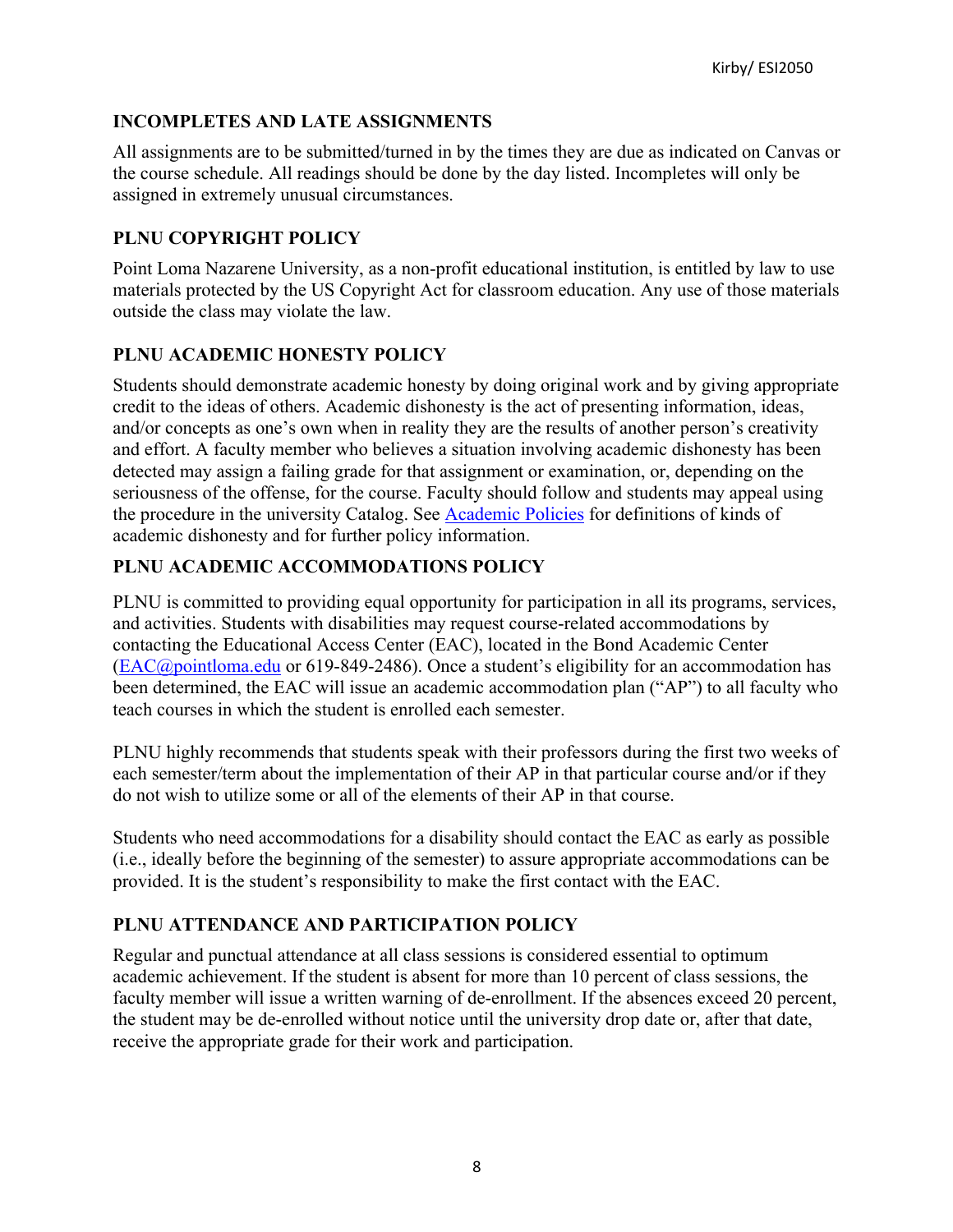## **PLNU COVID POLICY**

*Our updated masking policy effective August 4, 2021:*

Individuals on a Point Loma campus, **regardless of vaccination status**, **must be masked indoors.**

Individuals on a Point Loma campus who are **unvaccinated should remain masked outdoors** when 6 feet of distance cannot be maintained.

Individuals on a Point Loma campus who are **vaccinated may remain unmasked outdoors.**

Even if you aren't masking and distancing elsewhere, I'm asking you to respect these requirements while you are in my course. If you don't want to wear a mask, I respect that choice, but I will ask you to leave our gathering which will count as an absence for the day.

## **SPIRITUAL CARE**

Please be aware PLNU strives to be a place where you grow as whole persons. To this end, we provide resources for our students to encounter God and grow in their Christian faith.

If students have questions, a desire to meet with the chaplain or have prayer requests you can contact the Office of Spiritual Development.

## **USE OF TECHNOLOGY**

In order to be successful, you'll need to meet the minimum technology and system requirements; please refer to the *Technology and System Requirements* information.

Problems with technology do not relieve you of the responsibility of participating, turning in your assignments, or completing your class work.

> **This syllabus is a contract. If you continue in this course, then you agree to comply with the class policies as stated here.**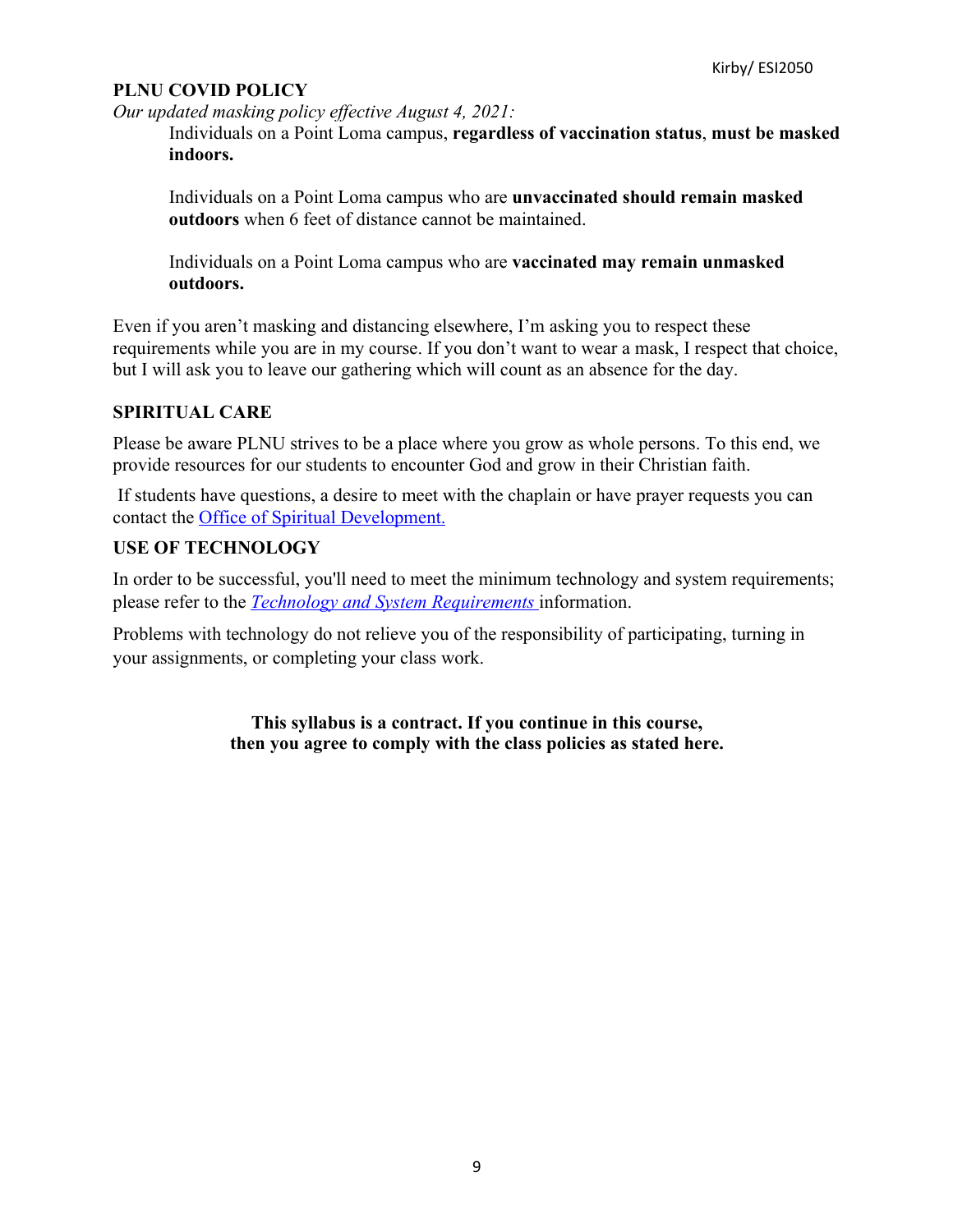#### **ASSIGNMENTS AT-A-GLANCE**

#### **Schedule3**

\*Subject to Change as needed to facilitate course goals.\* \*\*Readings and annotations are due the day they are listed in the course schedule.\*\* \*\*\**HL* denotes readings from *Humans in the Landscape.*\*\*\* \*\*\*(Canvas) denotes readings found on Canvas.\*\*\*

#### **REMEMBER:**

**\*All INSTAdiscussion POSTS are DUE THURSDAY by 11:59pm. \*All COMMENTS to posts DUE SATURDAY by 11:59pm. \*Quizzes and other ASSIGNMENTS are DUE by CLASS TIME on the day listed in the schedule.**

|            | <b>WEEK 1 – Nuts and Bolts (REMOTE)</b>                                                                      |
|------------|--------------------------------------------------------------------------------------------------------------|
| 13 January | Dillard A Pilgrim at Tinker Creek "Seeing" (Canvas)                                                          |
|            | <b>DUE SATURDAY:</b> Quiz #1 - Syllabus Quiz                                                                 |
|            | <b>WEEK 2 – Humans in Nature</b>                                                                             |
| 18 January | <i>HL</i> Chapter 1 "Humans in the Landscape: Environmental Studies and<br>Environmentalism" (pp. $3 - 18$ ) |
| 20 January | Weisman The World Without Us "A Monkey Koan" (Canvas)<br><b>DUE:</b> INSTA discussion #1                     |
|            | <b>WEEK 3 – What is Natural</b>                                                                              |
| 25 January | <i>HL</i> Chapter 2 "What is Natural" (pp. $19 - 44$ )                                                       |
|            | <b>DUE:</b> Quiz $#2$                                                                                        |
| 27 January | Solnit Call Them By Their True Names "Politics and The American                                              |
|            | Language" (Canvas)                                                                                           |
|            | <b>DUE:</b> INSTAdiscussion #2                                                                               |

**DUE:** Class Discussion: TBD (A-Contract)

<sup>&</sup>lt;sup>3</sup> Note: I reserve the right to change the syllabus as needed to facilitate our course goals. You will receive notification of these changes; after which time, you are responsible for required material.

Disclaimer: This class is taught at the college level; therefore, reading materials may be adult and/or controversial in connotation and/or denotation. The purpose of presenting such material is to expose you to various viewpoints— viewpoints that will act as sources for discussions. For this reason, no alternate materials will be provided.

This is a literature class. You will read A LOT. Please plan to give yourself time to curl up with the texts and read them.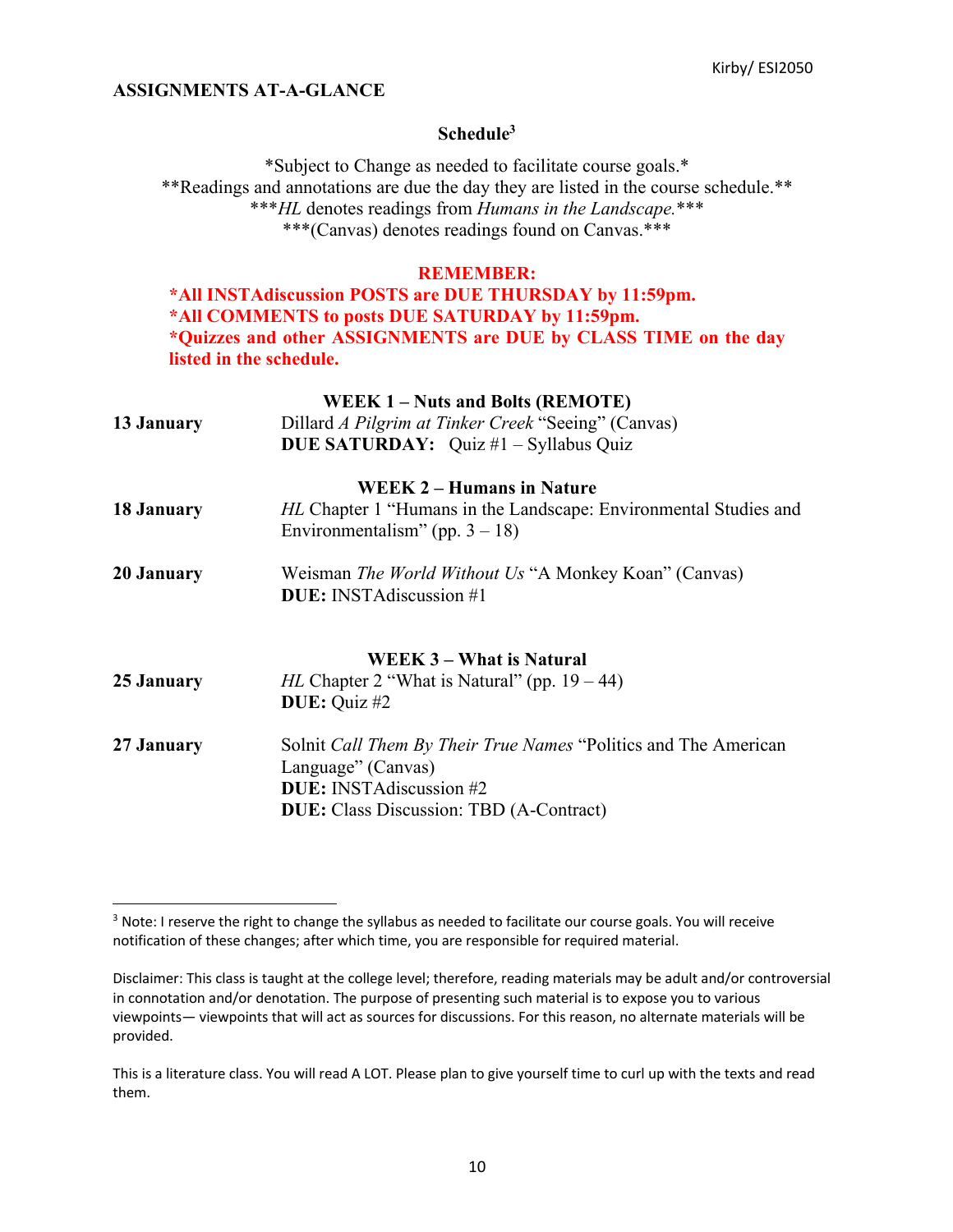|            | WEEK 4 – Tragedy of the Commons                                        |  |  |
|------------|------------------------------------------------------------------------|--|--|
| 1 Feburary | <i>HL</i> Chapter 3 "Commons" (pp. $45 - 76$ )                         |  |  |
|            | Harden "The Tragedy of the Commons" (Canvas)                           |  |  |
|            | <b>DUE:</b> ASSIGNMENT: Contract for Grade (Everyone)                  |  |  |
| 3 February | Snyder <i>The Practice of the Wild</i> "The Place, The Region, and The |  |  |
|            | Commons" (Canvas pp. $32 - 54$ )                                       |  |  |
|            | <b>DUE:</b> Quiz #3                                                    |  |  |
|            | <b>DUE:</b> INSTAdiscussion #3                                         |  |  |
|            | <b>DUE:</b> ASSIGNMENT: DataProject #1 – Urban Wildlife                |  |  |
|            | <b>DUE:</b> Class Discussion: TBD (A-Contract)                         |  |  |

**ATTEND (XT CREDIT):** First Friday Hike, San Diego Canyonlands (Friday, 4 February, 9am, Azalea Park City Heights)

|                    | WEEK 5 - A World Without Edges                                          |
|--------------------|-------------------------------------------------------------------------|
| 8 February         | HL Chapter 4 "A World Without Edges"                                    |
|                    | Carson Silent Spring excerpt (Canvas)                                   |
|                    | <b>DUE:</b> Class Discussion: TBD (A-Contract)                          |
|                    | DUE: Quiz #4                                                            |
| <b>10 February</b> | <b>TBD</b>                                                              |
|                    | <b>DUE:</b> INSTA discussion #4                                         |
|                    | <b>DUE:</b> ASSIGNMENT: Choose an EIS/EIR (Everyone)                    |
|                    | WEEK 6 – Architecture of the Planet                                     |
| 15 February        | <i>HL</i> Chapter 5 "The Architecture of the Planet" (pp. $100 - 124$ ) |
|                    | <b>DUE:</b> ASSIGNMENT: EIS/EIR Bibliography Source #1 (Everyone)       |
| 17 February        | Thomas The Lives of a Cell excerpt (Canvas)                             |
|                    | <b>DUE:</b> Class Discussion: TBD (A-Contract)                          |
|                    | DUE: Quiz #5                                                            |
|                    | DUE: INSTAdiscussion #5                                                 |
|                    | <b>WEEK 7 – Environmental Awareness</b>                                 |
| 22 February        | <i>HL</i> Chapter 11 "Environmental Awareness" (pp. $287 - 309$ )       |
|                    | <b>DUE:</b> Class Discussion: TBD (A-Contract)                          |
|                    | DUE: ASSIGNMENT: DataProject #2                                         |
| 24 February        | Leopold Sand County Almanac "The Land Ethic" (Canvas)                   |
|                    | DUE: Quiz #6                                                            |
|                    | <b>DUE:</b> INSTAdiscussion #6                                          |
|                    | <b>DUE:</b> ASSIGNMENT: EIS/EIR Bibliography Source #2 (Everyone)       |
|                    | <b>DUE:</b> Class Discussion: TBD (A-Contract)                          |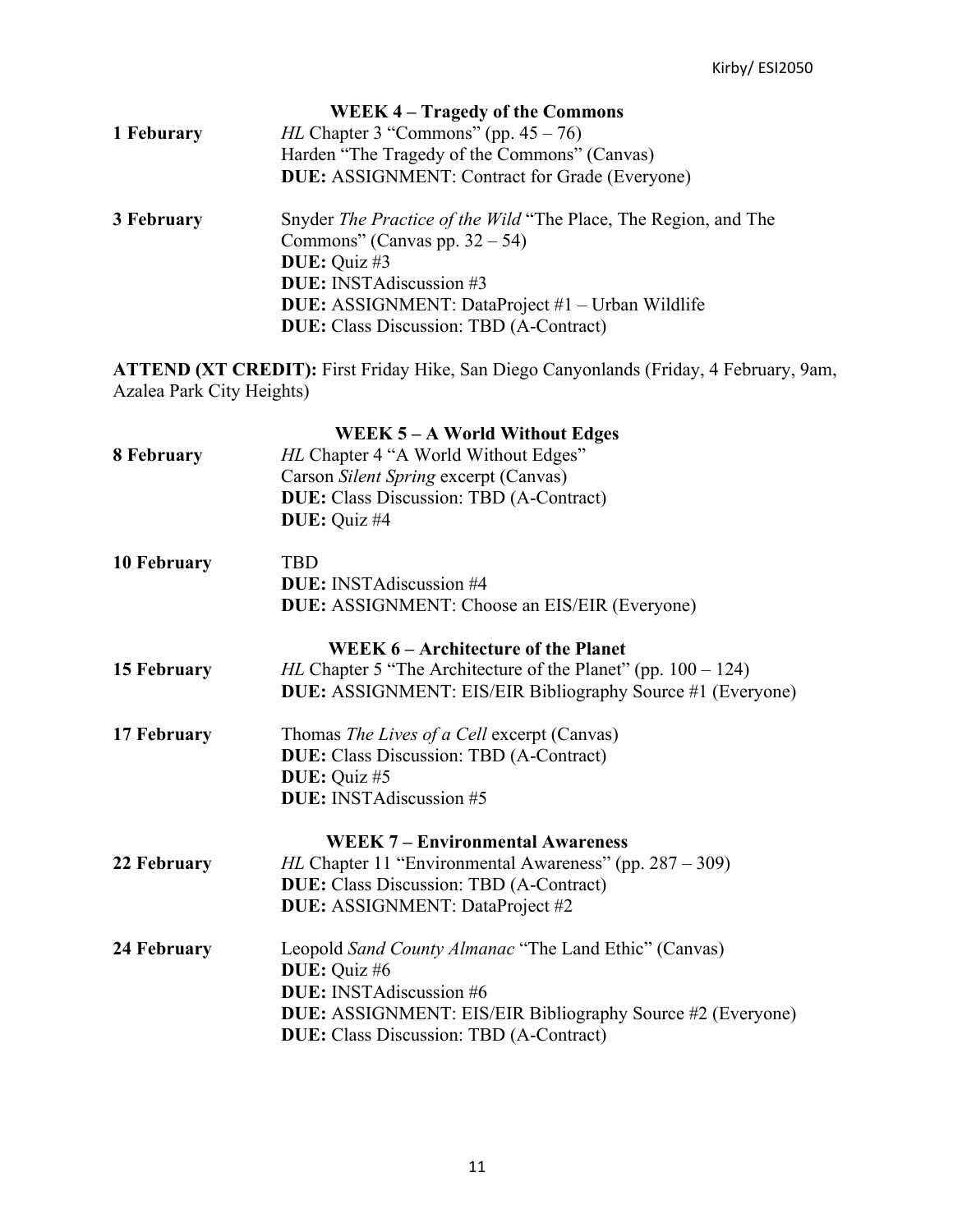|         | <b>WEEK 8 – The Most Successful Species</b>                                                 |
|---------|---------------------------------------------------------------------------------------------|
| 1 March | <i>HL</i> Chapter 6 "The Most Successful Species" (pp. $127 - 154$ )<br><b>DUE:</b> Quiz #7 |
|         | <b>DUE:</b> Class Discussion: TBD (A-Contract)                                              |
| 3 March | <b>TBD</b>                                                                                  |
|         | <b>DUE:</b> INSTA discussion #7                                                             |
|         | <b>DUE:</b> ASSIGNMENT: Contract Reflection #1 (Everyone)                                   |

**ATTEND (XT CREDIT):** First Friday Hike, San Diego Canyonlands (Friday, 4 March, 9am, Azalea Park City Heights)

**DUE:** PARTICIPATION: Mid-Course Survey (Everyone)

# **WEEK 9 – SPRING BREAK (NO CLASS)**

#### **DO: Breathe**

| Research for your EIS/EIR Comment Assignment |
|----------------------------------------------|
| Work on your DataProject Revision            |
| Start reading $HL$ Chapters $7-9$            |

| 15 March | <b>WEEK 10 - The Challenges</b><br><i>HL</i> Chapter 7 "Climate Change" (pp. $155 - 190$ )<br><i>HL</i> Chapter 8 "Humans and Their Habitats" (pp. $191 - 224$ )<br><i>HL</i> Chapter 9 "Biological Diversity" (pp. $225 - 257$ )<br>DUE: Quiz #8 |
|----------|---------------------------------------------------------------------------------------------------------------------------------------------------------------------------------------------------------------------------------------------------|
| 17 March | E.O. Wilson "Half Planet" + Responses (Canvas)<br><b>DUE:</b> INSTA discussion #8<br><b>DUE:</b> ASSIGNMENT: EIS/EIR Bibliography Source #3<br><b>DUE:</b> Class Discussion: TBD (A-Contract)                                                     |
| 22 March | <b>WEEK 11 – Perspective on Sustainability</b><br><i>HL</i> Chapter 10 "A Perspective on Sustainability" (pp. $258 - 283$ )                                                                                                                       |
|          | Berry "The Futility of Global Thinking" (Canvas)<br>DUE: Quiz #9<br><b>DUE:</b> Revised DataProject<br><b>DUE:</b> Class Discussion: TBD (A-Contract)                                                                                             |
| 24 March | <b>TBD</b><br><b>DUE:</b> INSTA discussion #9<br><b>DUE:</b> ASSIGNMENT: EIS/EIR Bibliography Source #4                                                                                                                                           |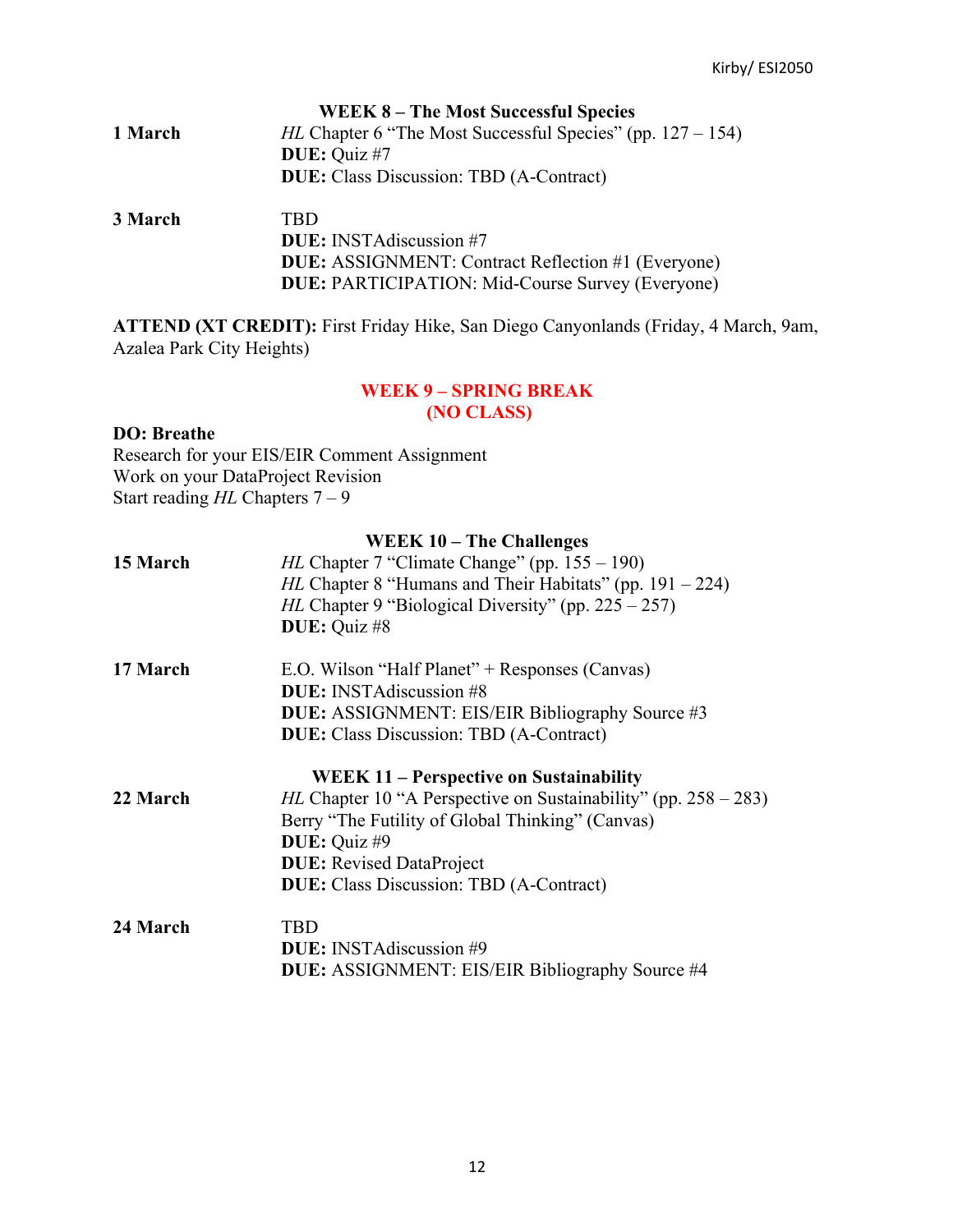|          | <b>WEEK 12 – Collective Action</b>                      |
|----------|---------------------------------------------------------|
| 29 March | HL Chapter 12 "Collective Action" (pp. $310 - 346$ )    |
|          | <b>DUE:</b> Class Discussion: TBD (A-Contract)          |
|          | <b>DUE:</b> Quiz #10                                    |
| 31 March | TRD                                                     |
|          | <b>DUE:</b> INSTA discussion #10                        |
|          | <b>DUE:</b> ASSIGNMENT: Bibliography EIS/EIR (Everyone) |
|          |                                                         |

## **WEEK 13 – WORK ON EIS/EIR**

| 5 April | TRD.                                                           |
|---------|----------------------------------------------------------------|
| 7 April | TRD.<br><b>DUE:</b> ASSIGNMENT: Proposal of EIS/EIR (Everyone) |

**ATTEND (XT CREDIT):** First Friday Hike, San Diego Canyonlands (Friday, 4 March, 9am, Azalea Park City Heights)

|          | <b>WEEK 14 – Markets</b>                                            |
|----------|---------------------------------------------------------------------|
| 12 April | <i>HL</i> Chapter 13 "Markets" (pp. $347 - 371$ )                   |
|          | Sagoff Arizona Law Review "At the Shrine of Our Lady of Fatima"     |
|          | (Canvas)                                                            |
|          | DUE: Quiz #11                                                       |
| 14 April | <b>NO CLASS - EASTER BREAK</b>                                      |
|          | WEEK 15 – Addressing Affluence                                      |
| 19 April | <i>HL</i> Chapter 14 "Addressing Affluence" (pp. $372 - 401$ )      |
|          | White "The Historical Roots of Our Ecological Crisis" (Canvas)      |
|          | Minteer "An Appraisal Of The Critique Of Anthropocentrism And Three |
|          | Lesser Known Themes In Lynn White's "The Historical Roots Of Our    |
|          | Ecologic Crisis" (Canvas)                                           |
|          | <b>DUE:</b> Quiz #12                                                |
|          | <b>DUE:</b> Class Discussion: TBD (A-Contract)                      |
| 21 April | WORKSHOP                                                            |
|          | <b>DUE:</b> INSTA discussion #11                                    |
|          | <b>DUE ON PAPER:</b> ASSIGNMENT: Draft EIS/EIR Comment (Everyone)   |